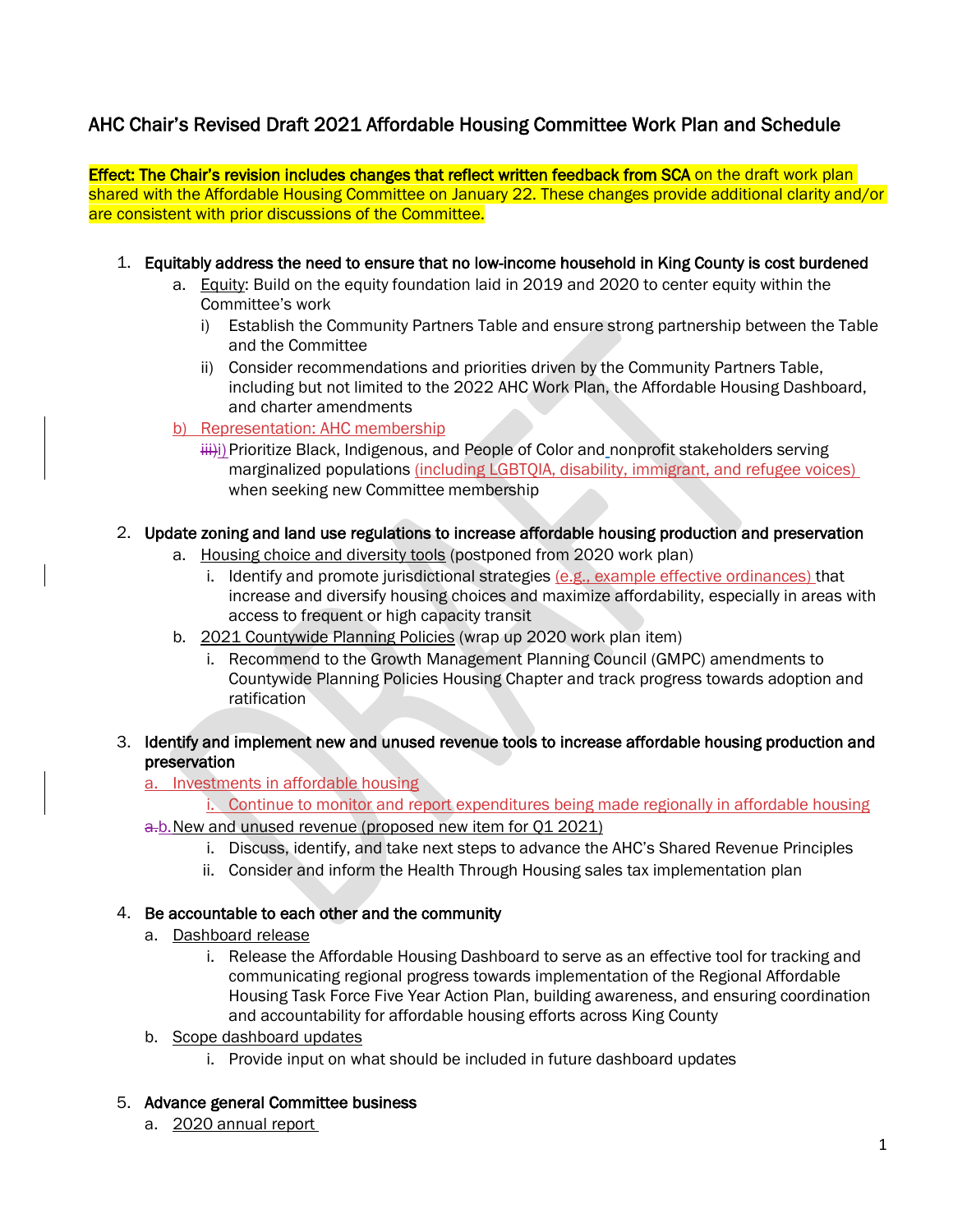- i. Produce and adopt annual report
- b. 2022 AHC work plan
	- i. Review the Regional Affordable Housing Task Force Final Report and Recommendations annually to select items to include in the annual work plan
	- i.i. Produce and adopt annual work plan in consultation with the Community Partners Table
- c. AHC Charter revisions and procedures
	- i. Revisit the Charter and propose changes in consultation with the Community Partners Table
- d. Advocacy
	- i. Support and track 2021 state legislative agenda implementation
	- ii. Develop and adopt a 2022 state legislative agenda

ii.iii. Develop and advocate with one voice for federal funding for regional affordable housing